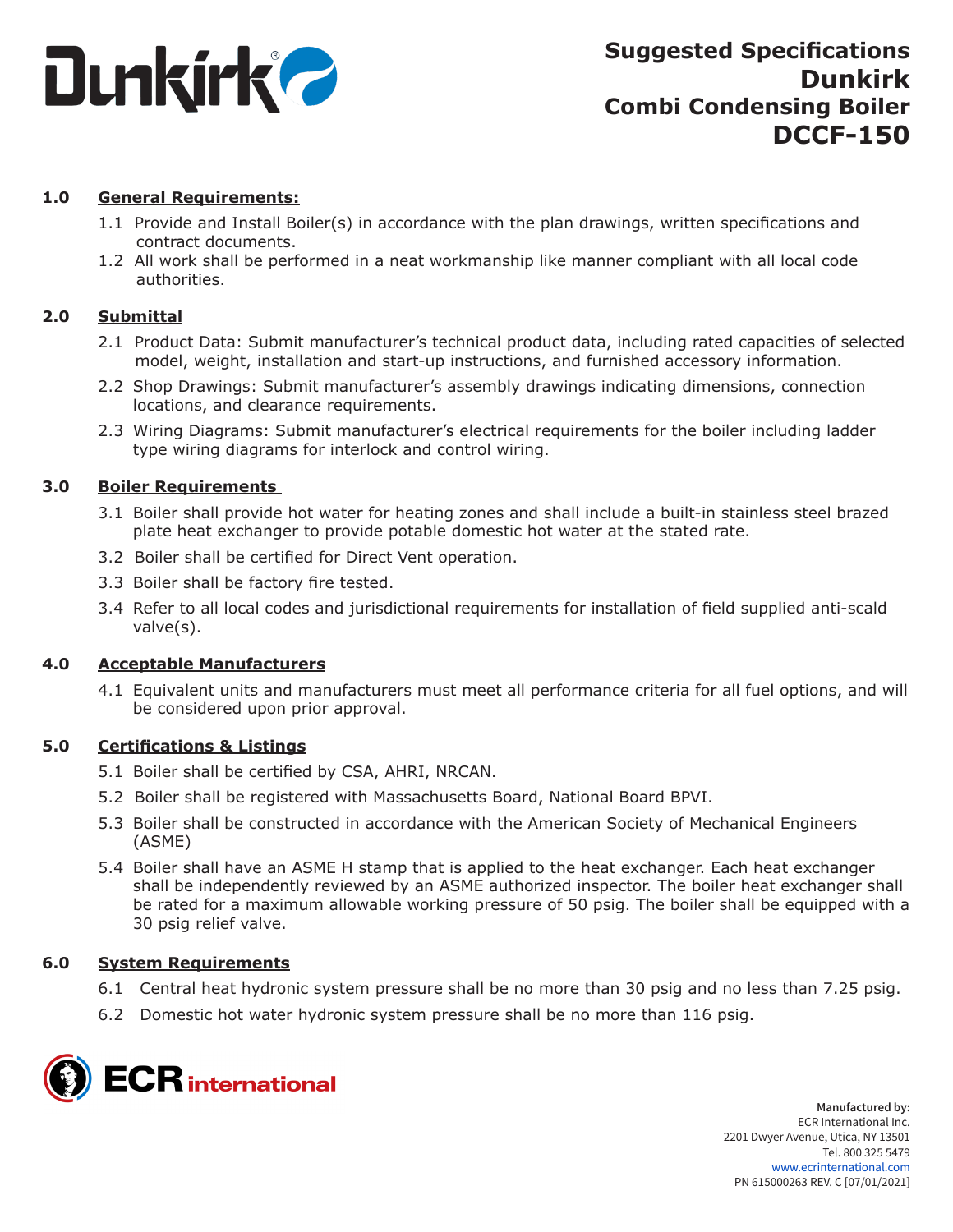

# **7.0 Construction**

- 7.1 Boiler heat exchanger shall be constructed of Iron-Chromium stainless steel parallel tube, encased in a Noryl Resin housing.
- 7.2 Burner Components
	- 7.2.1 Gas valve shall be a modulating valve capable of firing from:
		- 153,000 BTU input down to 22,000 BTU input in Combi mode (7:1 turn down)
		- 125,000 BTU input down to 22,000 BTU input in Heat mode (5.7:1 turn down)
	- 7.2.2 Induced draft blower shall be variable speed and controlled by a PCB.
	- 7.2.3 Burners shall be constructed of Iron-Chromium stainless steel.
	- 7.2.4 Ignition system shall be direct spark with separate flame sensing rod.
	- 7.2.5 Boiler shall include an internal stainless steel brazed plate heat exchanger for potable hot water and an automatic 3 way diverting valve to allow Domestic Hot Water Priority operation.
	- 7.2.6 Boiler shall include: an internal factory installed and wired Boiler Loop Pump, and factory supplied primary secondary manifold.

# **8.0 Control System**

- 8.1 Control system shall be PCB integral controller with LCD digital display that also includes graphic interface.
- 8.2 Control shall be self commissioning, automatically recognizing fuel type (Natural or LP gas).
- 8.3 Control shall continuously monitor flame signal and automatically adjust the gas valve during normal operation for optimum combustion and maximum efficiency.
- 8.4 Control will sense supply water temperature and adjust firing rate of the boiler to deliver amount of heat needed.
- 8.5 Control will sense and display supply water temperature and indicate by icon when boiler is in central heating or domestic water mode.
- 8.6 Control will have Brazed Plate Pre-Heat function. Pre-Heat mode will maintain temperature of brazed plate heat exchanger to speed DHW delivery.
- 8.7 Control can accept wired Outdoor Air sensor and have field adjustable reset curves.
- 8.8 Control displays error codes and diagnostic information.
- 8.9 Control can accept 0-10V input to manage heating set-point or heating power level.

## **9.0 Combustion Air And Flue Vent Exhaust**

- 9.1 The boiler shall be Direct Vent only, with materials compatible with those standards, and installed as per the manufacturer's written instruction, plan drawings and all applicable code authorities.
- 9.2 The flue gas exhaust shall connect directly to the boiler at the location labeled.